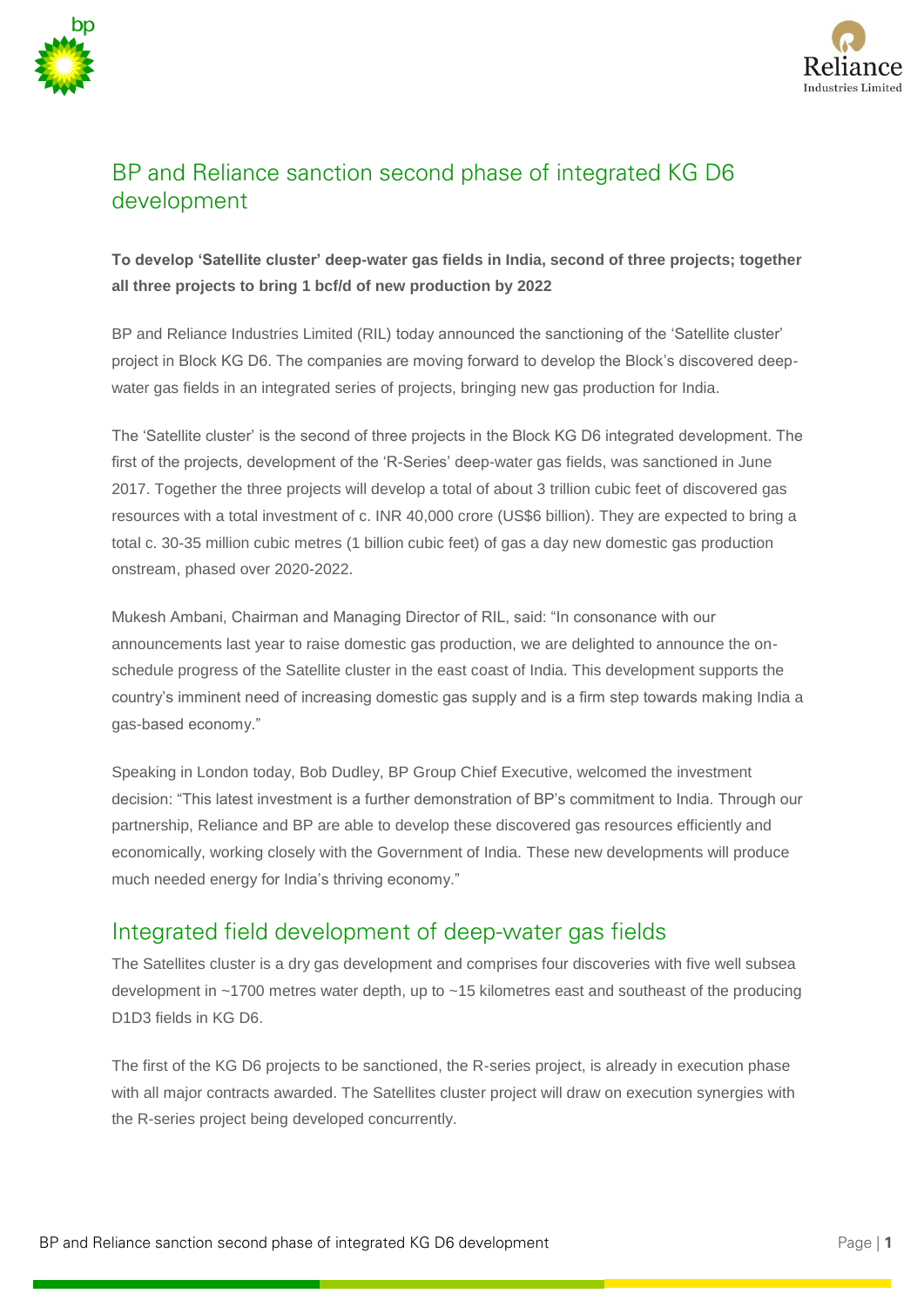



India today consumes over 5 billion cubic feet a day of natural gas and aspires to double gas consumption by 2022. Gas production from the integrated development is expected to help reduce India's import dependence and amount to over 10% of the country's projected gas demand in 2022; benefiting India and domestic consumers at large.

# Notes to editors:

- In an historic partnership with RIL in 2011, BP took a 30% stake in multiple oil and gas blocks in India operated by RIL, including the producing Block KGD6.
- Block KGD6 participating interests are 60% RIL (operator), 30% BP and 10% NIKO.
- Since formation of this partnership in 2011, the two companies have invested around INR 13000 crore (US\$2 billion) in deep-water exploration and production to date. In addition to the D55 gas discovery announced in 2013, the partnership has combined BP's technology and skills with RIL's execution and operational capability to sustain production from the geologically complex reservoirs in D1D3 and D26 fields on Block KGD6. This has included the deployment of world-leading technologies for production from deep-water gas fields for the first time in India.
- BP in India: With many investments in India and employing around 7,500 people in the oil, gas, lubricants and petrochemicals businesses, BP is today the largest international oil company in India. BP's activities include Castrol lubricants; the licensing of competitive petrochemical technologies; oil and gas trading; IT and procurement back office activities; staffing and training for its global marine fleet; and the recruitment of skilled Indian employees for its global businesses. As part of its gas value chain alliance with Reliance Industries Ltd., India Gas Solutions Private Limited, a 50:50 joint venture to source and market gas in India has been marketing gas.
- About Reliance Industries Limited (RIL): RIL is India's largest private sector company, with a consolidated turnover of INR 330,180 crore (\$ 50.9 billion), cash profit of INR 42,800 crore (\$ 6.6 billion), and net profit of INR 29,901 crore (\$ 4.6 billion) for the year ended March 31, 2017. RIL is the first private sector company from India to feature in Fortune's Global 500 list of 'World's Largest Corporations' – currently ranking 203rd in terms of revenues, and 110th in terms of profits. The company stands 106th in the 'Forbes Global 2000' rankings for 2017 – the top-most among Indian companies. It ranks amongst LinkedIn's 'Top Companies Where India Wants to Work Now' (2018). RIL's activities span hydrocarbon exploration and production, petroleum refining and marketing, petrochemicals, retail and 4G digital services.